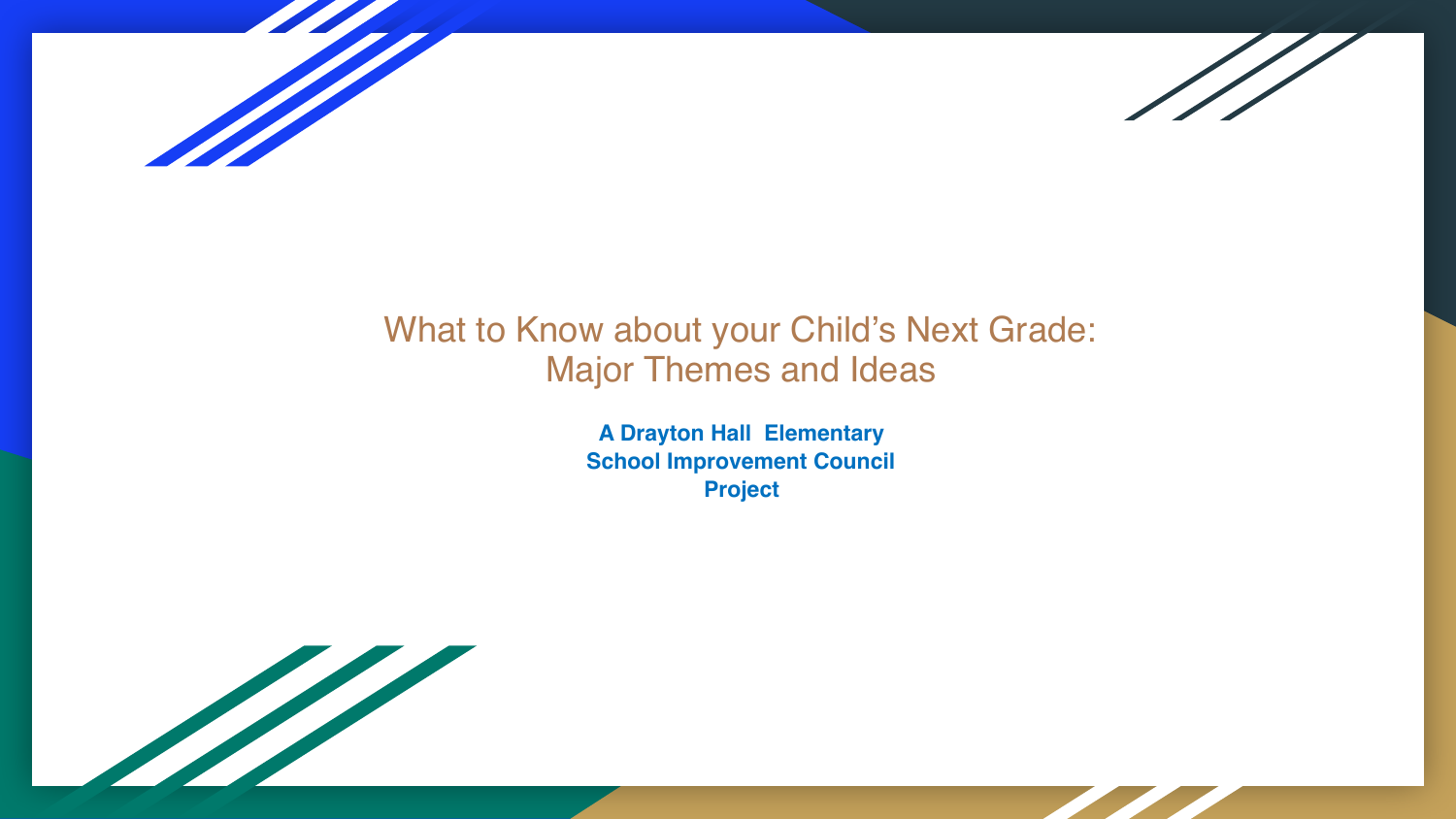## State Standards Access

[Parent Friendly Guide to the SC State Standards](http://www.scfriendlystandards.org/index.htm) - This is a simplistic version of the skills that we are required to teach students. Many of the standards are more complex than the simple language used to describe them.

[Link to Actual State Standards at the South Carolina Department of Education](https://ed.sc.gov/instruction/standards-learning/) - This is the link to the actual state standards that we are required to teach. These are written for educators and provide more in depth information regarding what exactly is intended for the teacher to teach and learners to learn. You will also see supplemental materials used by teachers.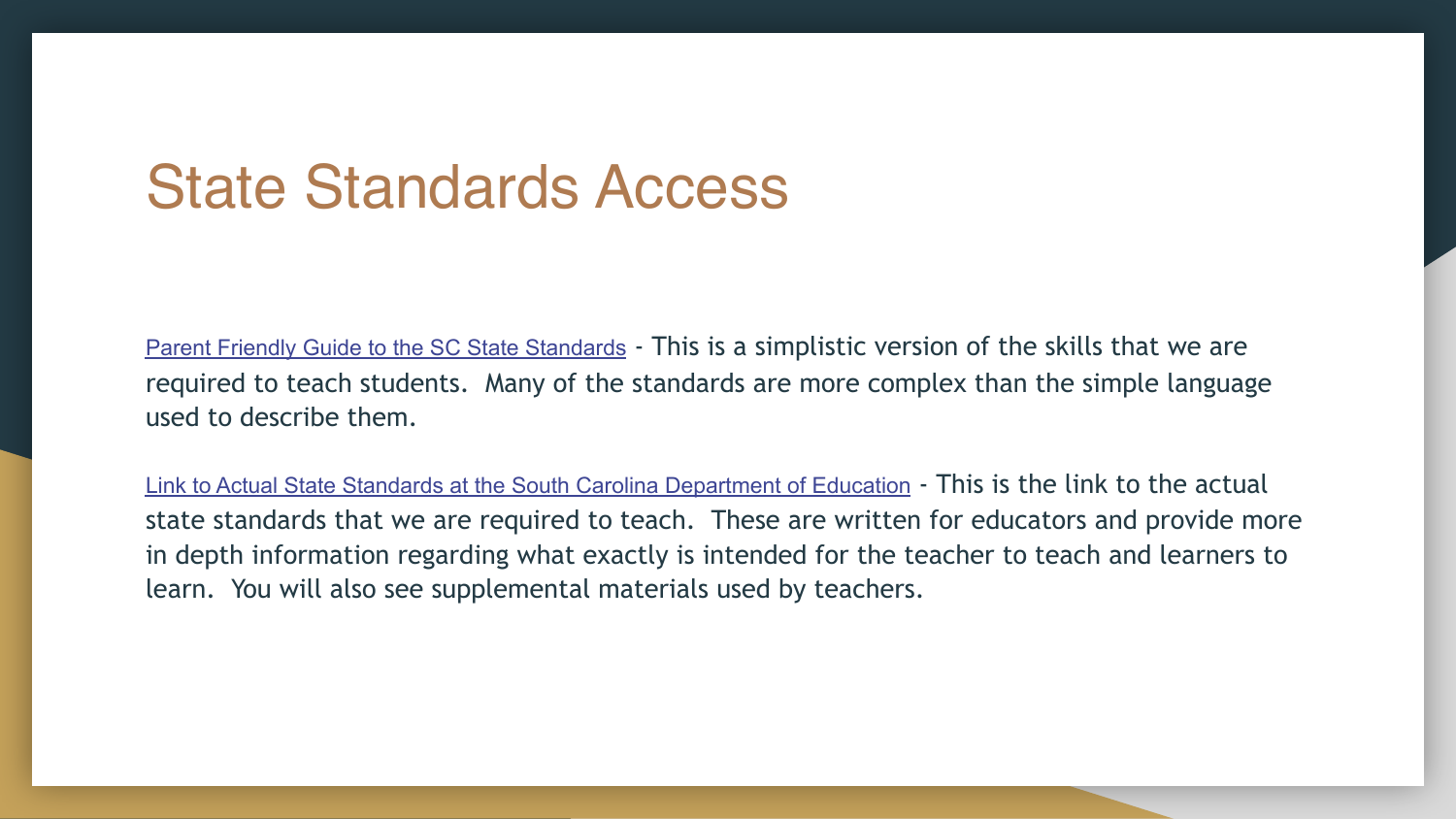# Discipline and Expectations

- **Drayton Hall Elementary has adopted the Positive Behavior Intervention and Supports (PBIS). It is a multi-tiered system of social, emotional, and behavior support. There are four school-wide expectations of students and adults:** 
	- **P** Practice responsibility
	- **A** Act kind and respectful
	- **W** Work hard
	- **S** Stay safe

**These expectations are practiced throughout the school. Students have lessons on these expectations the first few weeks of school. Each classroom has individual procedures that students are taught and expected to follow. Teachers provide positive consequences when students interact and adhere to the expectations and procedures. Should a student not adhere to the expectations or procedures they are re-taught the expectations or procedures.**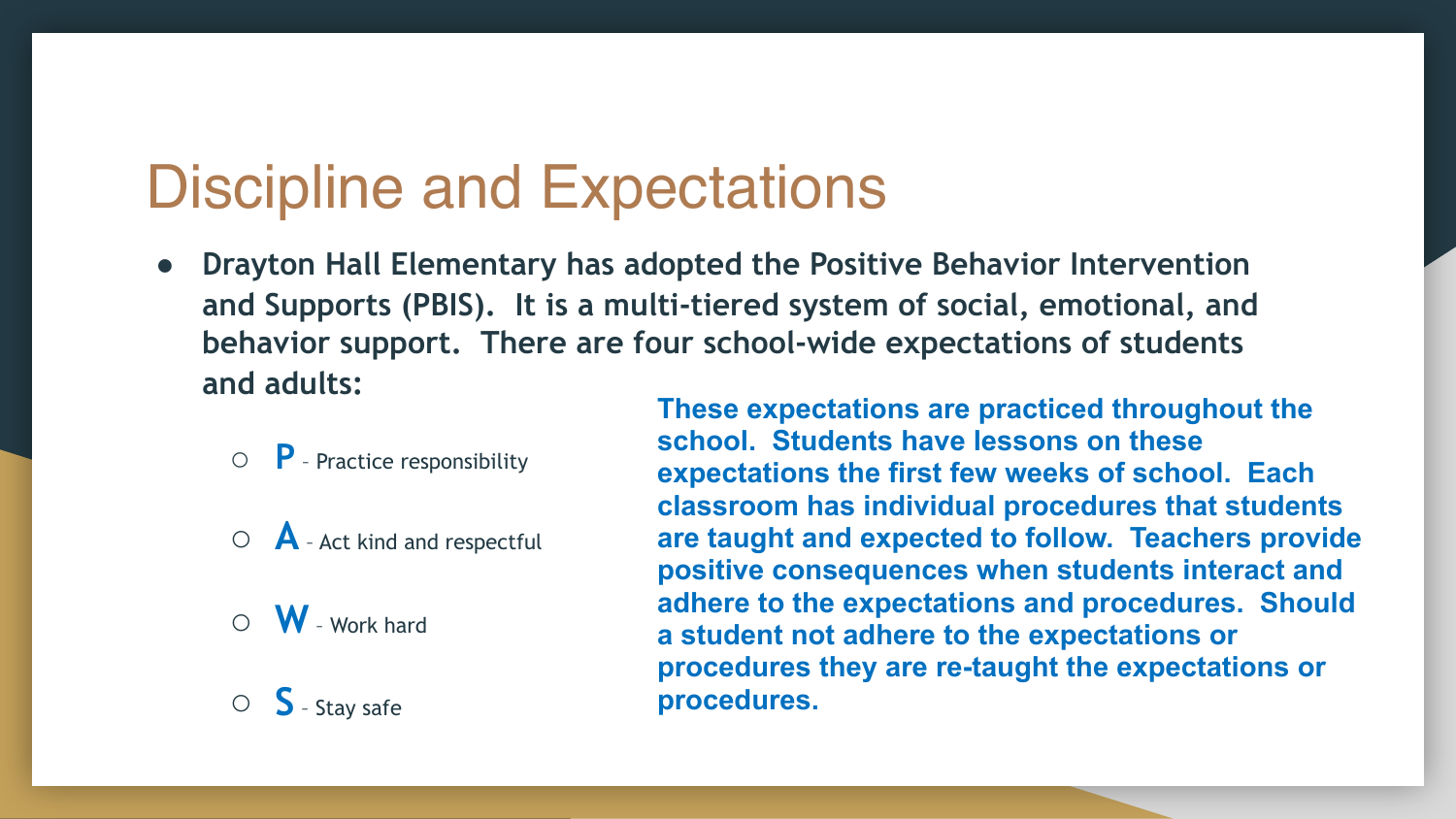- **ELA:** Develop print awareness, phonological awareness, identify upper and lowercase letters, letter sounds, recognize similarities in sounds at the beginning and end of words, identify and create rhyming words, syllables, beginning writing skills, write their name
- **Math:** Count to 30, 1 to 1 count objects to 20, identify numbers 1-20, sorting, quantity comparison, patterning, measurement, Identify 2D and 3D shapes.
- **Technology Use: Promethean Board**
- **iPad apps:** Draw & Tell, Kahoot, ABC Magnetic letters, Moose Math, iTrace, Starfall, Lexia Core5
- **Behavior Management Plan:** PBIS
- **Homework:** Suggested Activity-Read Nightly
- **Communication:** Weekly newsletters, Bloomz/Seesaw app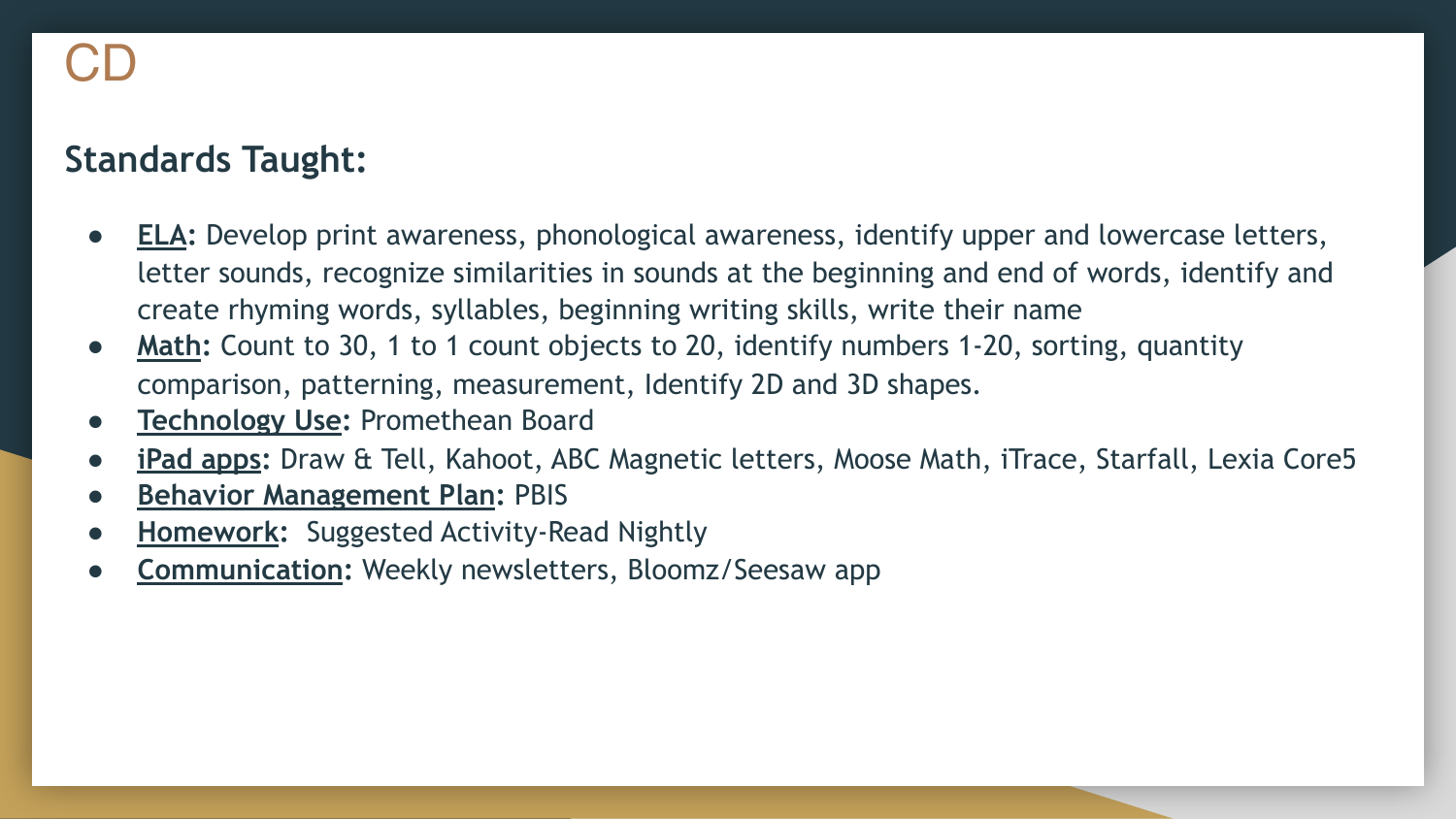## Kindergarten

- **Standards Taught:** We use the South Carolina College and Career Readiness Standards to plan and guide our teaching.
- **Big Ideas for Math:** Identify 2D and 3D shapes, produce patterns, sort objects, compare numbers, count to 100, add and subtract fluently within 10, compose and decompose numbers, analyze and interpret graphs
- **Big Ideas for Reading and writing:** Identifying uppercase and lowercase letters, Identifying letter sounds, read and write sight words, read and write rhyming words, fiction and nonfiction writing, personal narratives, read and write pattern books
- **Big Ideas for Social Studies:** Long ago compared to today, community helpers, wants and needs, maps, Earth
- **Big Ideas for Science:** Animal habitats and needs, weather, scientific process, Senses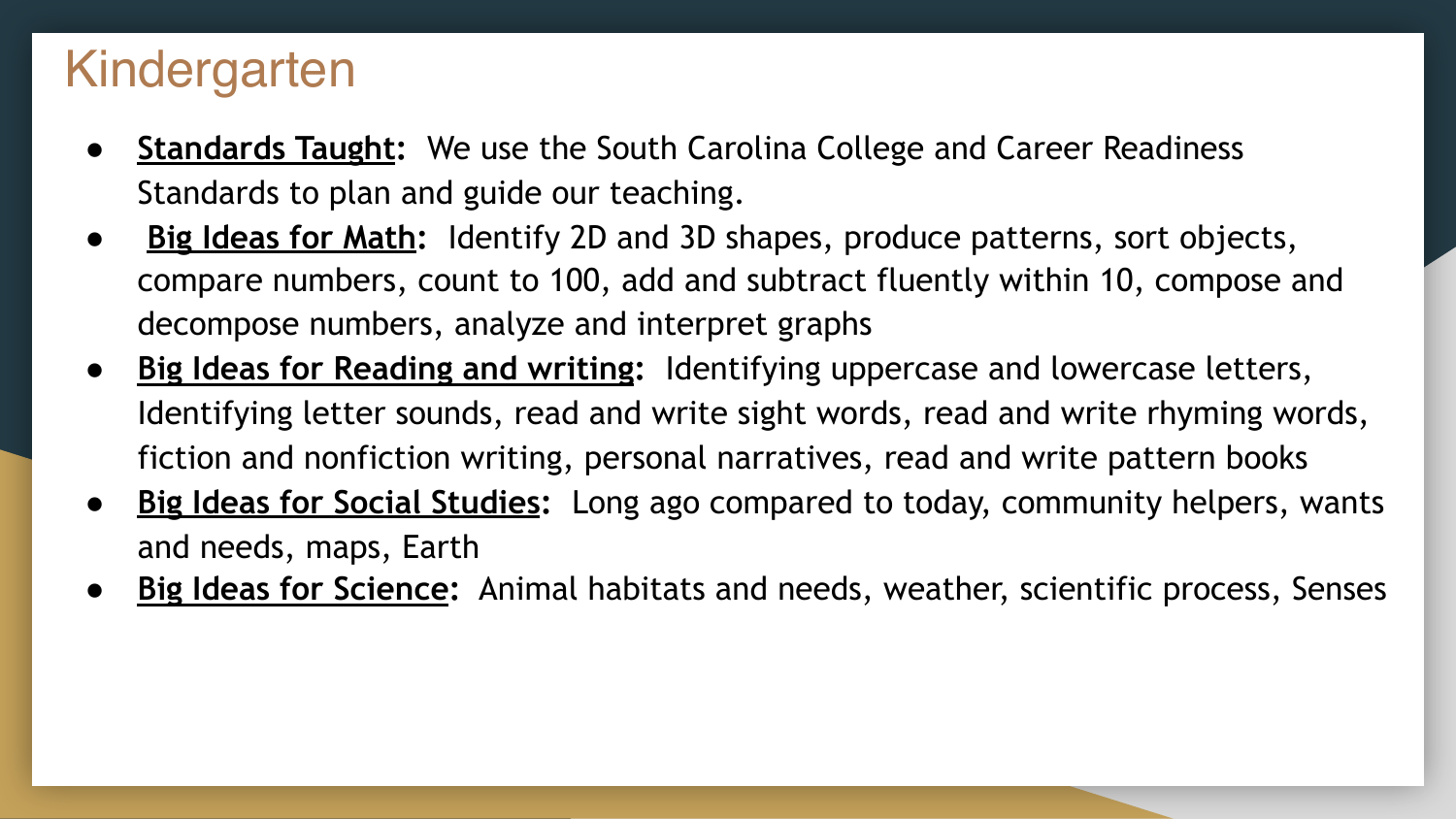# Kindergarten, continued.

- **Technology Use: Promethean boards**
- **iPad apps:** Drawing pad, Book Creator, Draw and Tell, Popplet, Pic Collage, Felt Board, ABC Magnetic letters, Lexia Core 5, Dreambox
- **Behavior Management Plan: PBIS (Positive Behavioral Interventions and** Support) also weekly rewards used as incentives, consequences: time out
- **Homework:** Students are expected to read every night and complete a monthly reading log, weekly math sheet, daily phonics practice with (letter names, letter sounds, sight words, word families)
- **Communication: Weekly newsletters, daily take home binders**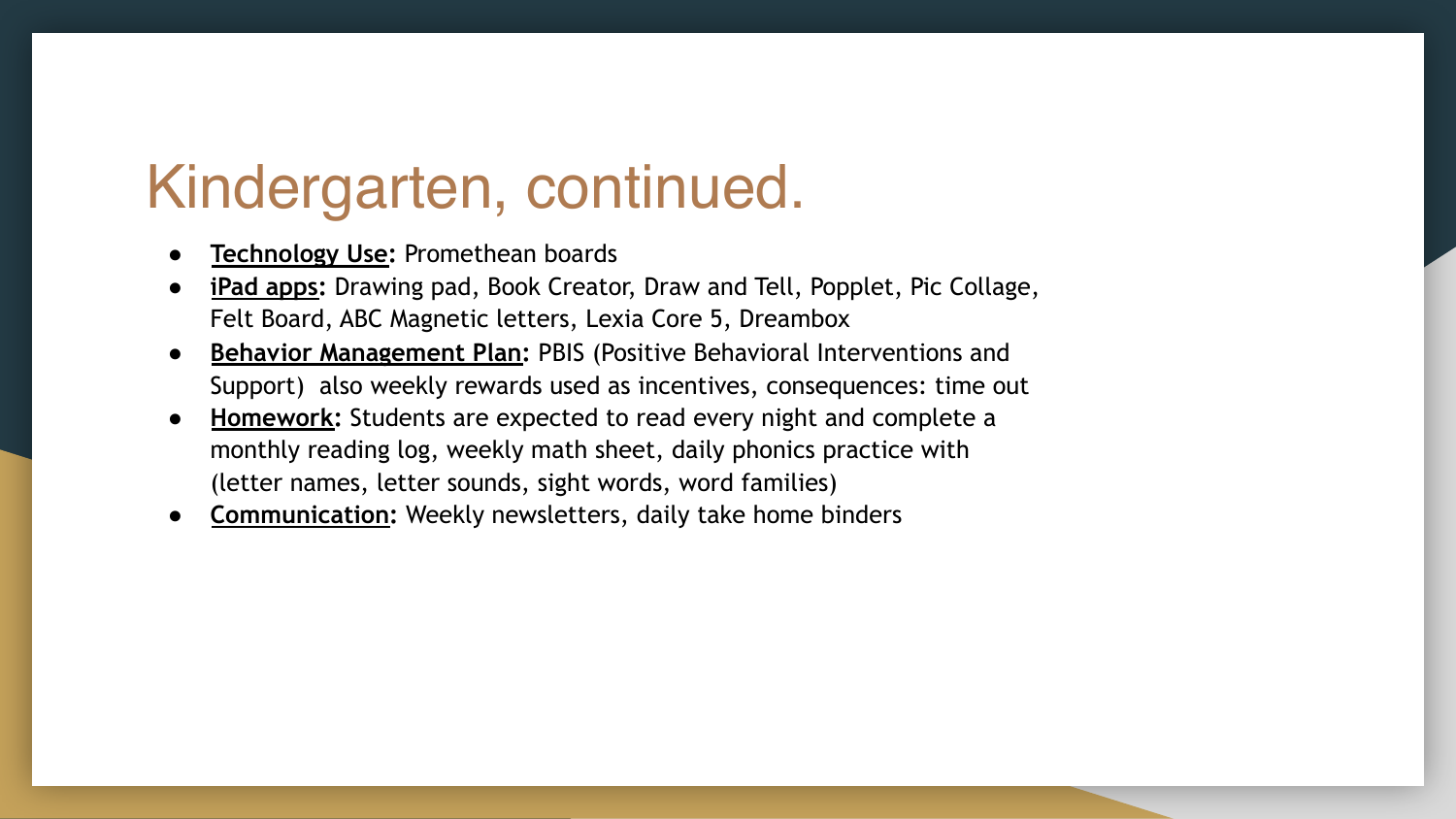### First Grade

- **Science-Plants, sun and the moon, Earth's natural resources, light and shadows.**
- Social Studies- Functions of government, American democracy and our leaders (past and **present), cultural diversity in our country and other lands, maps and other geographic models, communities**
- Writing- Units: Writing with focus, details, and proper conventions. Writing reviews, opinions, **non-fiction/fiction.**
- **ELA-Read with sufficient accuracy and fluency to support comprehension.**
- **Math-read and write numerals to 120, understand place value( hundreds, tens and ones), add. subtract, and solve story problems within 20, name and identify attributes of shapes, create new shapes using 2D and 3D shapes, divide shapes into equal shares, measure lengths of objects, tell and write time, represent and interprets data in graphs and charts.**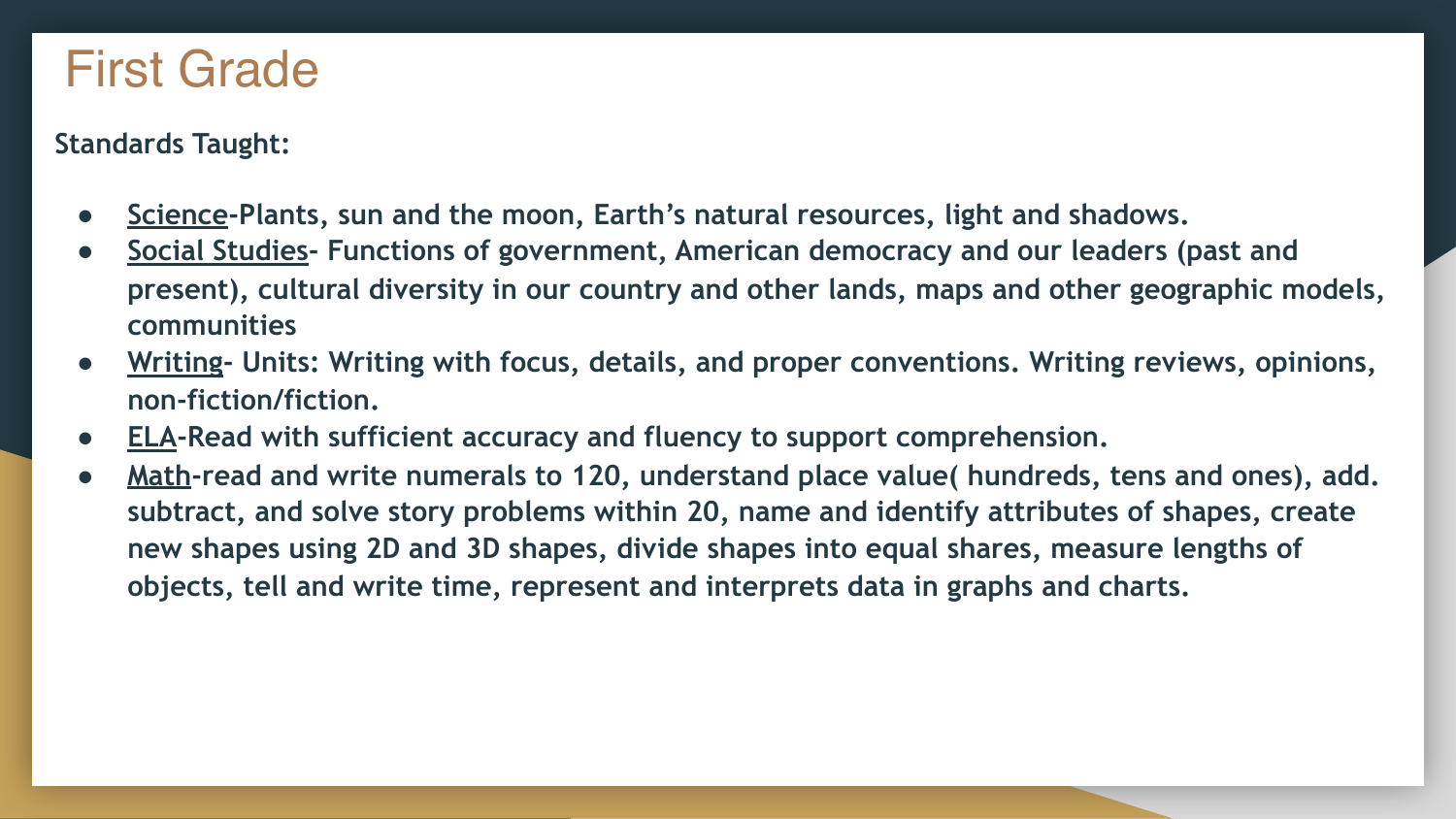# First Grade, Continued

- **Technology Use: Prometheon board**
- **iPad apps: Lexia Core 5, Dreambox, Magnetic Letters, Book Creator, PicCollage, Popplet, Math Splash, Kahoot, Codespark, Math Splash, MyOn, HMH Reader, ChatterPix, Showbie**
- **Behavior Management Plan: PBIS, rewards and incentives**
- **Homework: Read and record in reading log ( Book It reading program), look over weekly spelling/vocabulary words each night. Math sheet.**
- **Communication:Weekly newsletter, emails, and phone calls.**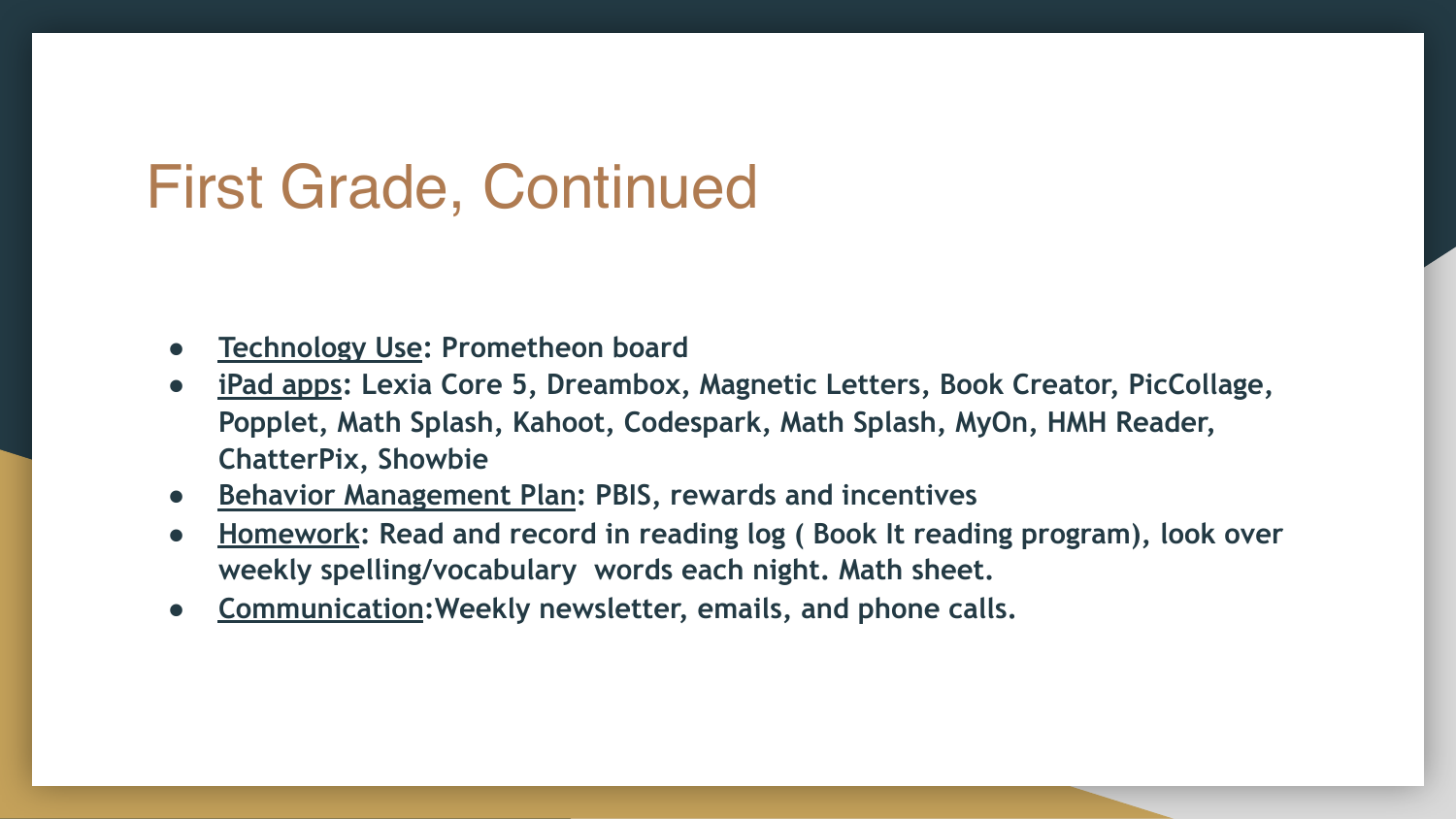### Second Grade

**Standards Taught:** The SCCRR standards are used to guide our instructional planning.

**Big Ideas for ELA:** *Genre Studies:* Realistic Fiction, Expository Nonfiction, Poetry, Biography, Modern Fantasy, Persuasive Nonfiction, Procedural Nonfiction, Traditional Literature, Narrative Nonfiction

**Big Ideas for Grammar:** Collective Nouns, Irregular Plural Nouns, Possessive Nouns, Reflexive Pronouns, Past Tense Irregular Verbs, Adjectives and Adverbs, Conjunctions, Simple and Compound Sentences, Prepositional Phrases

**Big Ideas for Math:** Place value through 999, Addition and Subtraction Fluency through 99, One and Two-step word problems, Time to the nearest 5 minute interval, Identify coins and solve real-world word problems involving money, 3-digit addition and subtraction with and without regrouping, Measure length, Analyze data on a graph, Identify plan and 3-D shapes and their attributes, Multiplication Readiness

**Big Ideas for Science:** *Earth Science*: Weather, *Life Science*: Animals and Their Environments, *Physical Science:* Properties of Matter, Magnets, Exploring Pushes and Pulls

**Big Ideas for Social Studies:** *Geography*: US map skills, *Economics*, *History*: Civil Rights Movements in the US, Important Historical Figures, *Civics and Government*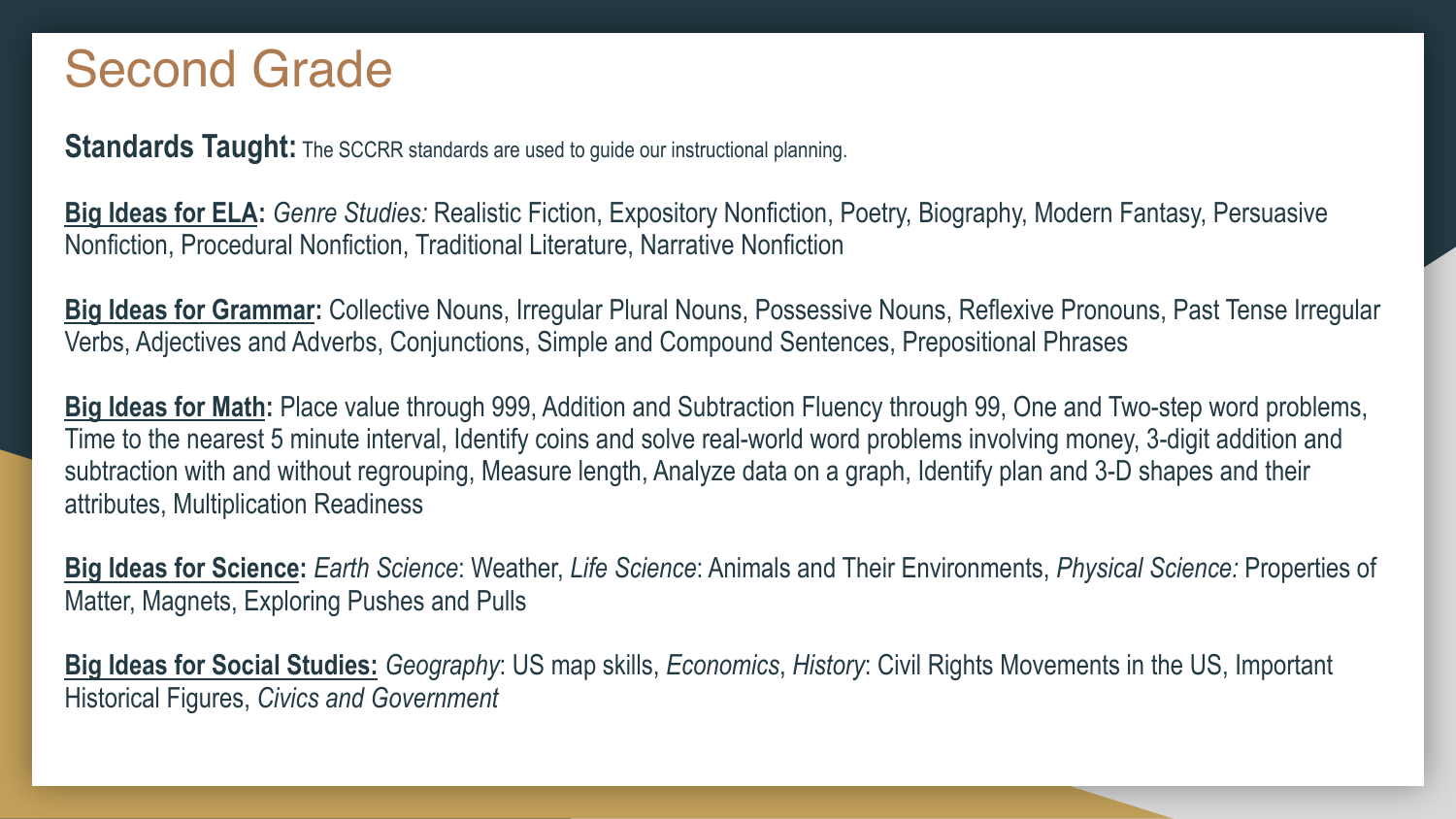# Second Grade, cont.

**Technology Use:** Promethean Boards, iPads, Khan Academy, Digital Portfolio: Showbie, Spelling practice and assessments will be on the Spelling City app

#### **Behavior Management Plan: PBIS**

Homework: Students are expected to read every night and complete a daily reading log. Students will have weekly spelling words that should be studied each night. Math homework will be sent home as needed to reinforce skills throughout the year.

**Communication:** Weekly Newsletters, Showbie Digital Portfolio, Wednesday Folders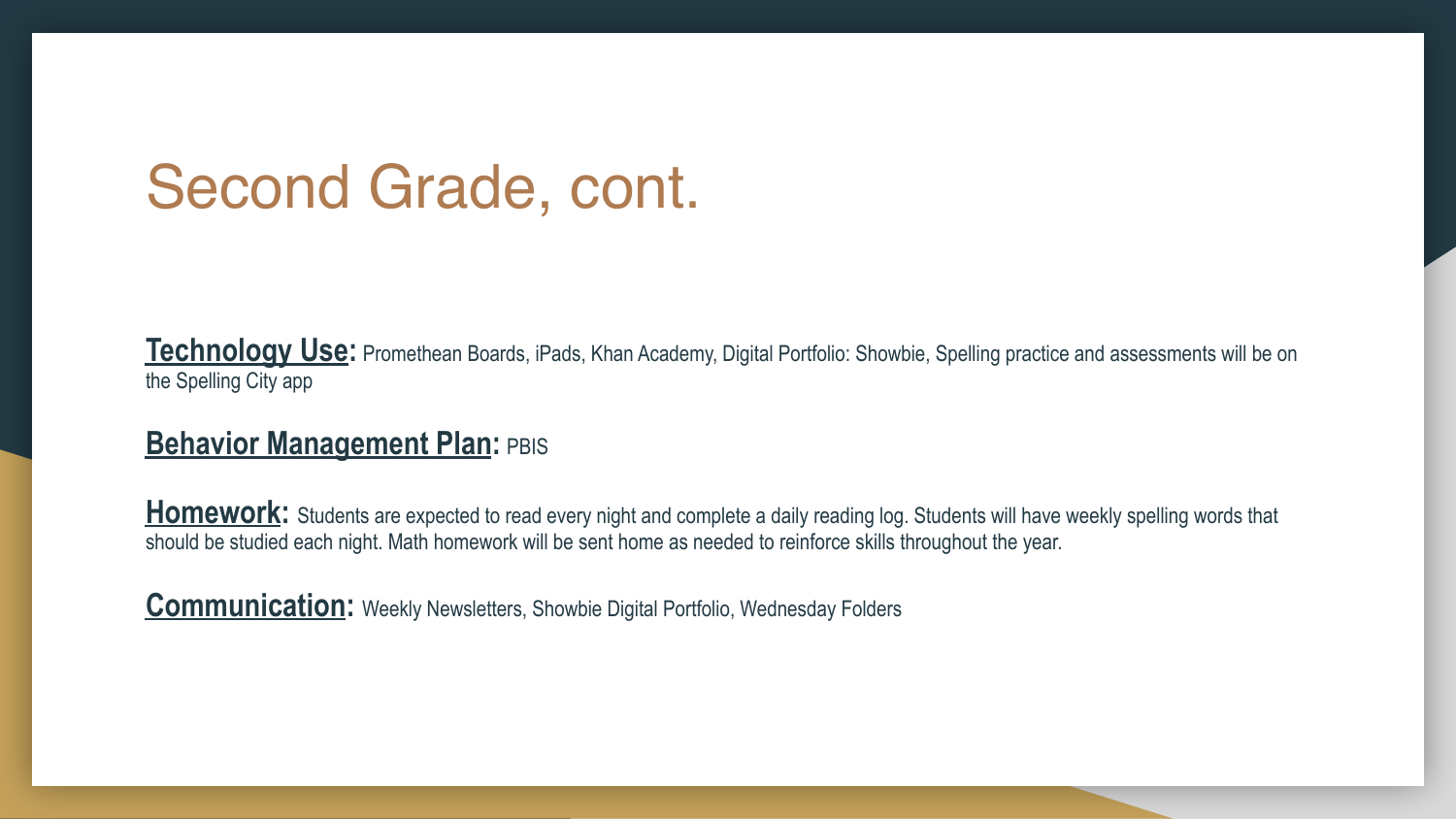## Third Grade

## **Standards Taught:**

The South Carolina College and Career Readiness Standards are used to plan and guide our teaching.

**Big Ideas for Math:** Addition, Subtraction, Multiplication, Division, Fractions,

- Geometry, Area, Perimeter, Graphing
- **Big Ideas for Reading:** Main Idea, Story Structure, Author's Purpose, Compare and Contrast, Drawing Conclusions, Text and Graphic Features
- **Big Ideas for History:** Native Americans, European Explorers, The American Revolution, US Government, The Civil War, Reconstruction, The Civil Rights Movement, The 21st Century
- **Big Ideas for Science:** Matter, Electricity and Magnetism, Earth's Surface, Earth's Resources, Ecosystems, Engineering Processes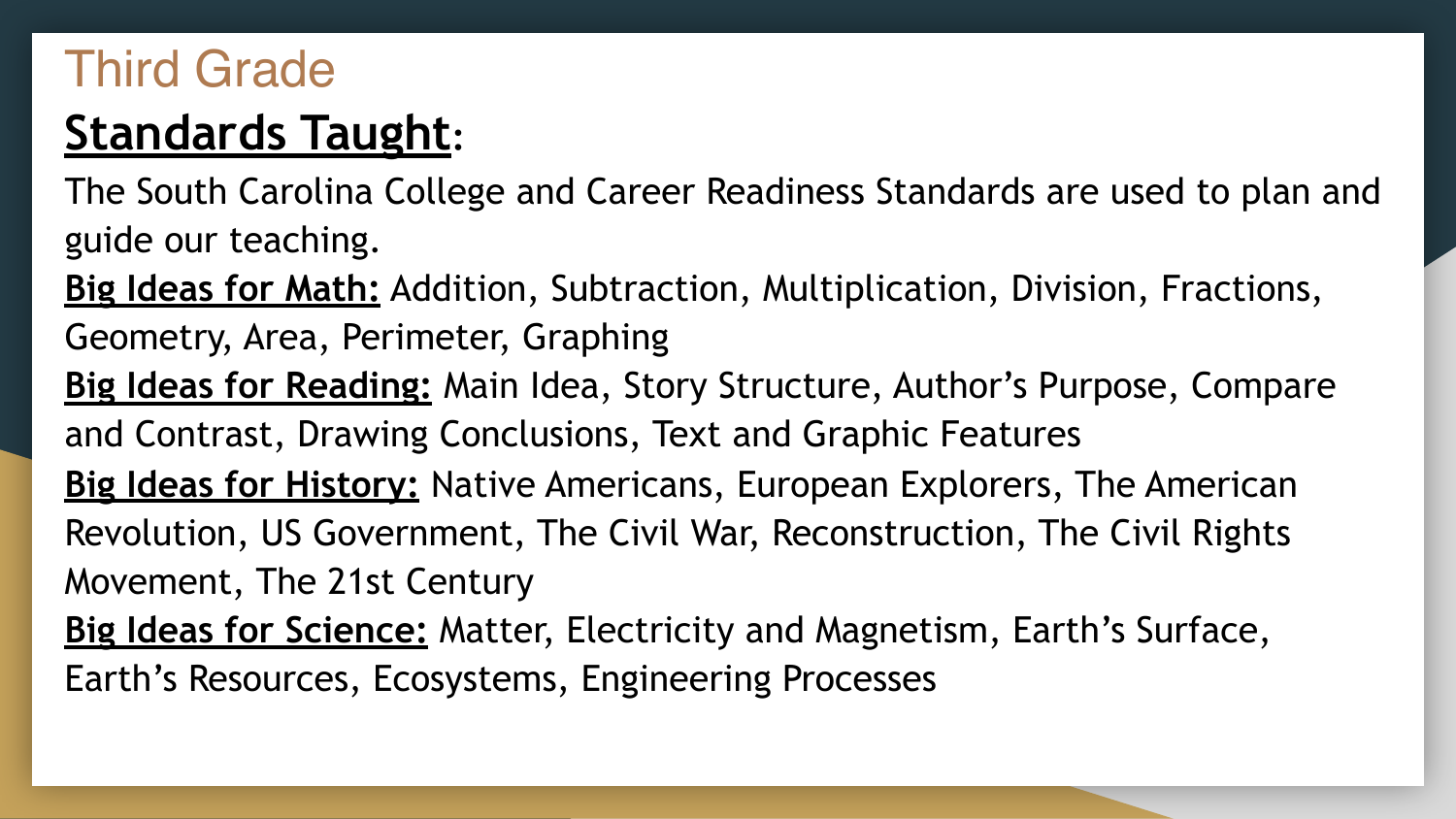## Third Grade, cont.

**Technology Use:** Promethean Boards, Smart Document Cameras, iPads (for classroom projects, quizzes and tests, and differentiated learning; Take home iPad program - for students to finish work

**Behavior Management Plan: PBIS -** System of clips/magnets used to reflect student behavior. Increments of recess time may be taken away due to negative behavior, or student may have silent lunch. Positive behavior is rewarded through a variety of means.

**Homework:** Monthly Reading Logs/Book Reports, Study Guides for Science and History; Nightly Math book homework, Grammar and/or Spelling; finishing in-class work if needed -- Parents taking an active role in their child's education really makes a difference in helping them succeed!

**Communication:** Newsletters, Digital Portfolios, Conferences/Email/Phone Calls, Daily Agendas, Wednesday Folders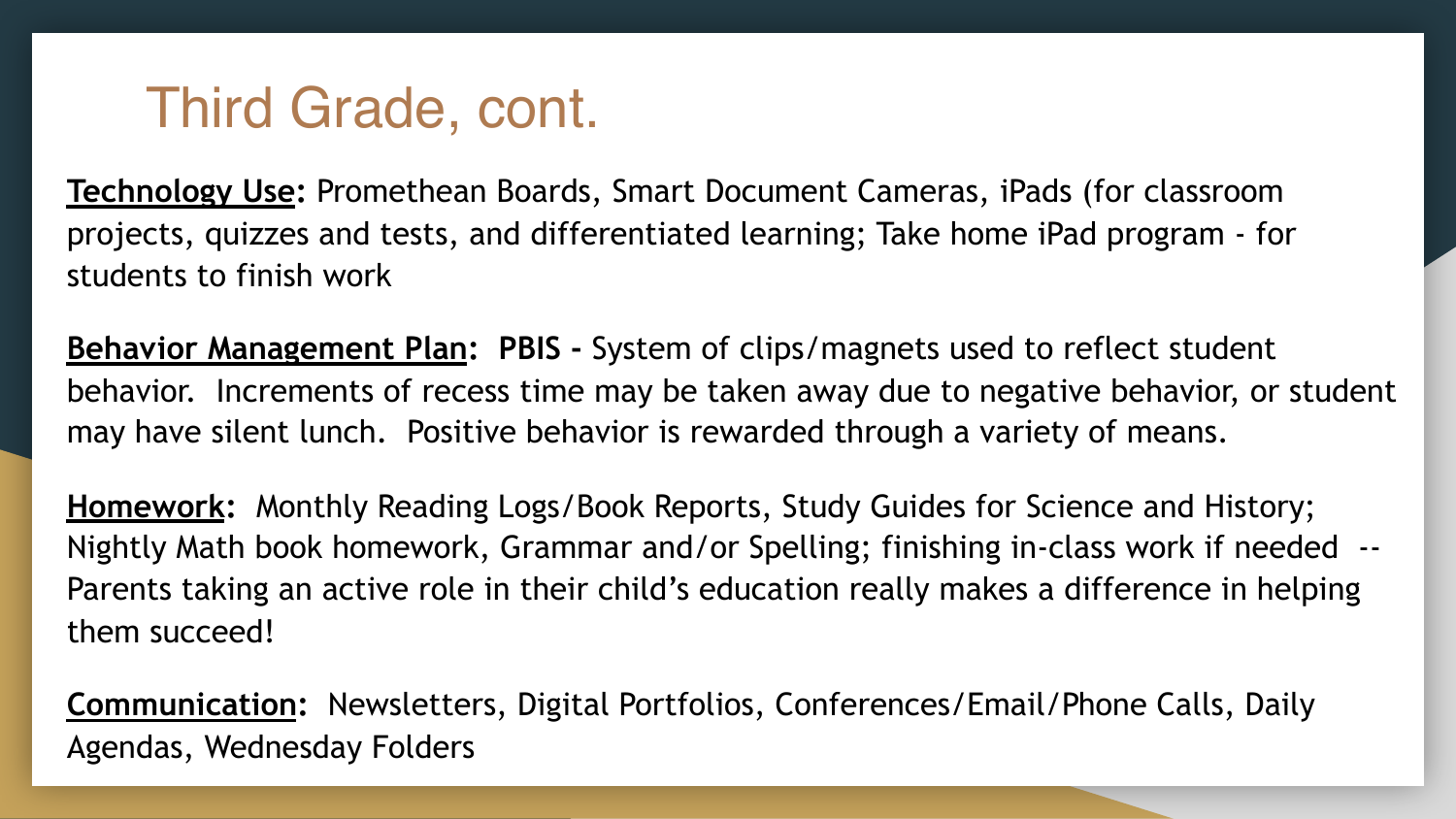## Significant Changes between 3rd and 4th grades

- **While students work through different adjustments between each grade level we see the most struggles between 3rd and 4th grades.**
- **Third grade students are provided completed study guides for Science and Social Studies. Fourth grade students complete fill-in-the-blank style study guides.**
- **New and, for many parents, different types of mathematical thinking is introduced in 4th grade math.**
- **More student responsibility and independence is expected in 4th grade.**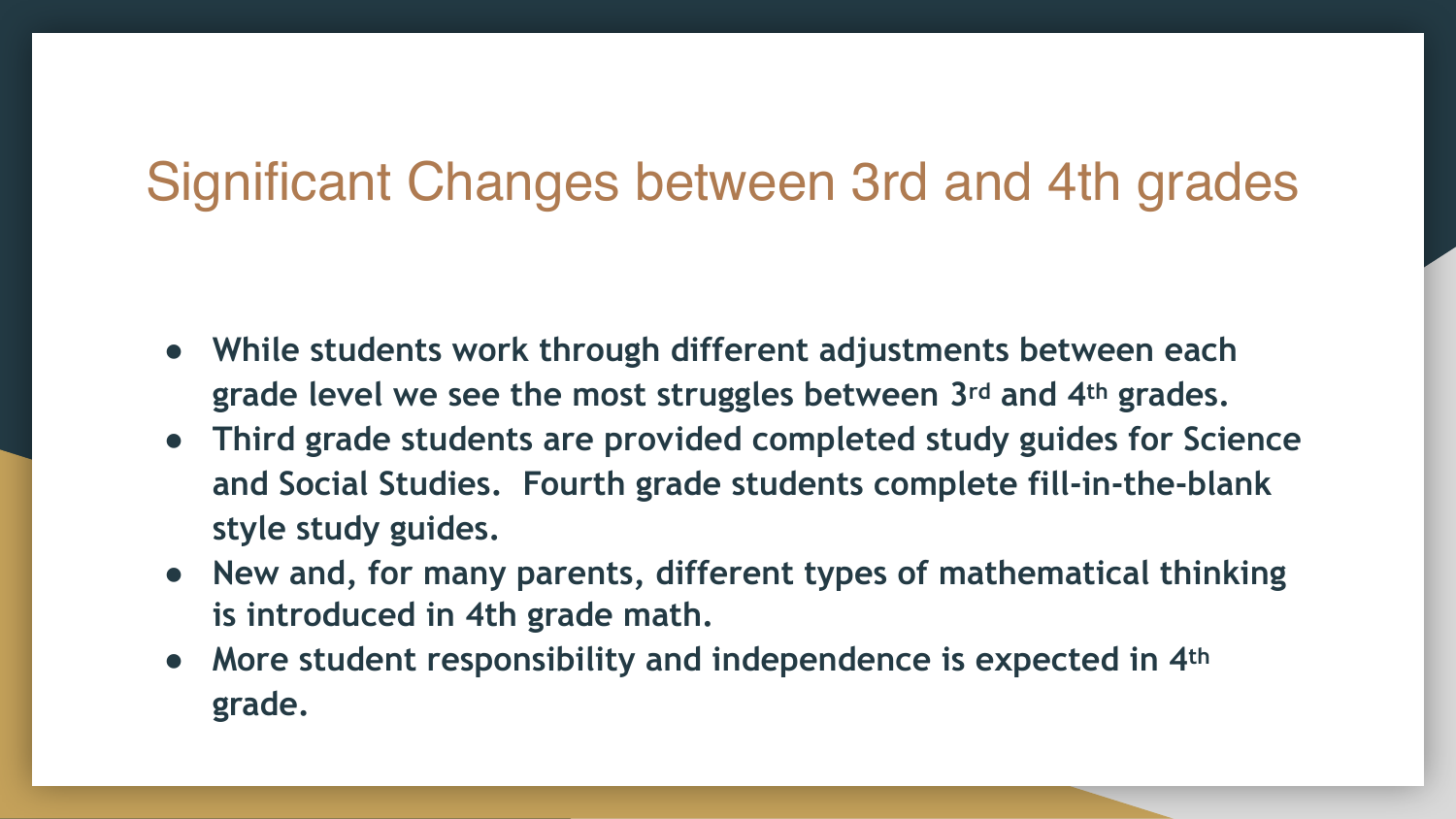### Fourth Grade

- **ELA:** Cover the SCCCR standards through the use of novels on realistic fiction, historical fiction, nonfiction, poetry, and traditional literature.
- **Social Studies:** United States history from explorers to Reconstruction.
- **Science:** Weather, Astronomy, Plants & Animals, Light & Sound, Scientific Method
- **Math:** Solve real-world problems using strategies through place value (not standard algorithms) for all 4 operations.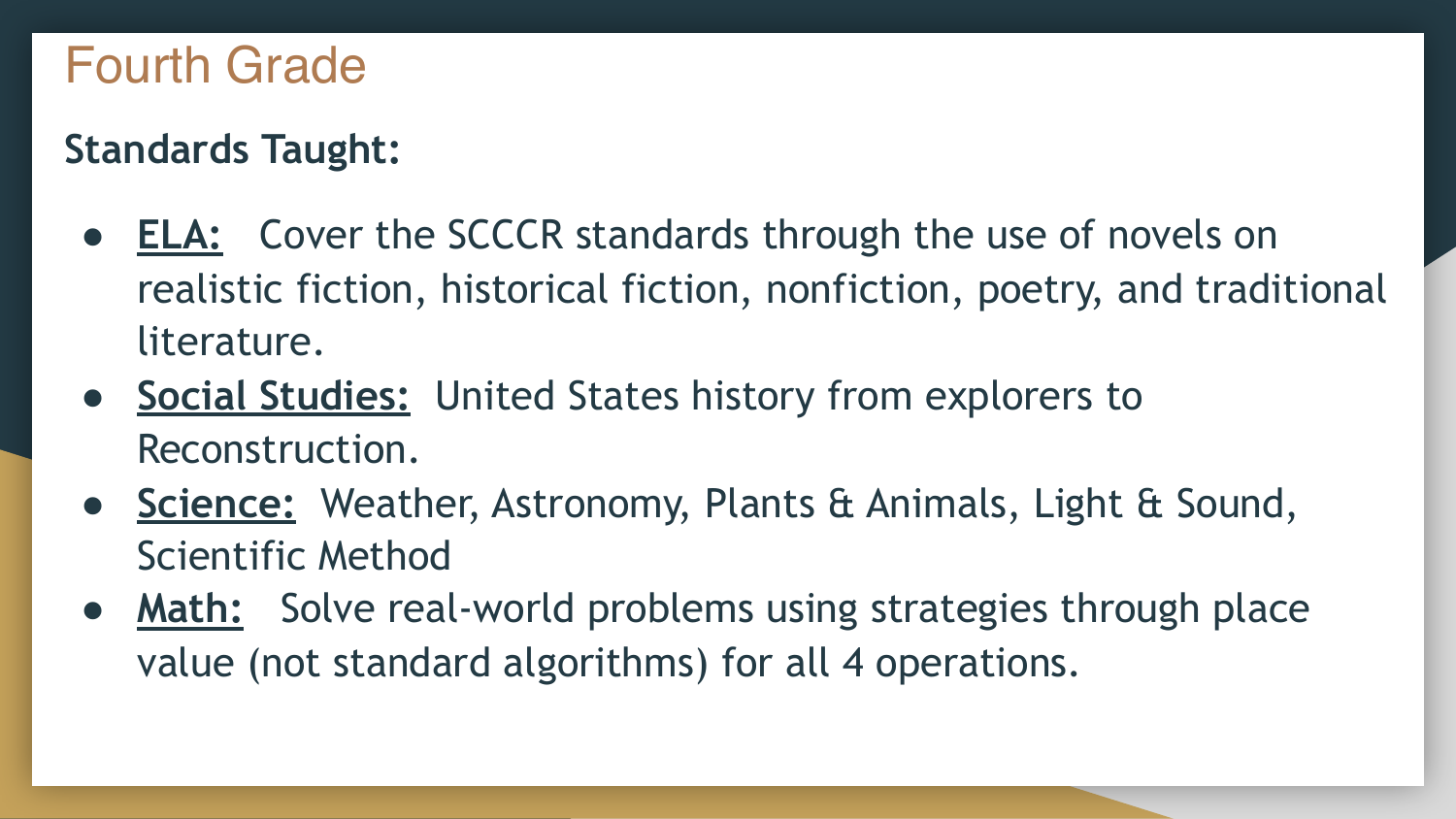# Fourth Grade, cont.

- **Technology Use:** Students will choose and use multiple iPad apps to complete projects (App Smashing) both individually and collaboratively. The work will be mostly creative in nature.
- **Behavior Management Plan: PBIS**
- **Homework:** Students will be required to read for at least 20 minutes each night and study weekly spelling words. Additional homework will be assigned as needed in math, science, and social studies.
- **Communication:** Study guides will be provided at the beginning of each math and science unit and will be completed by the student throughout the unit. Answer keys will be posted online prior to the assessments.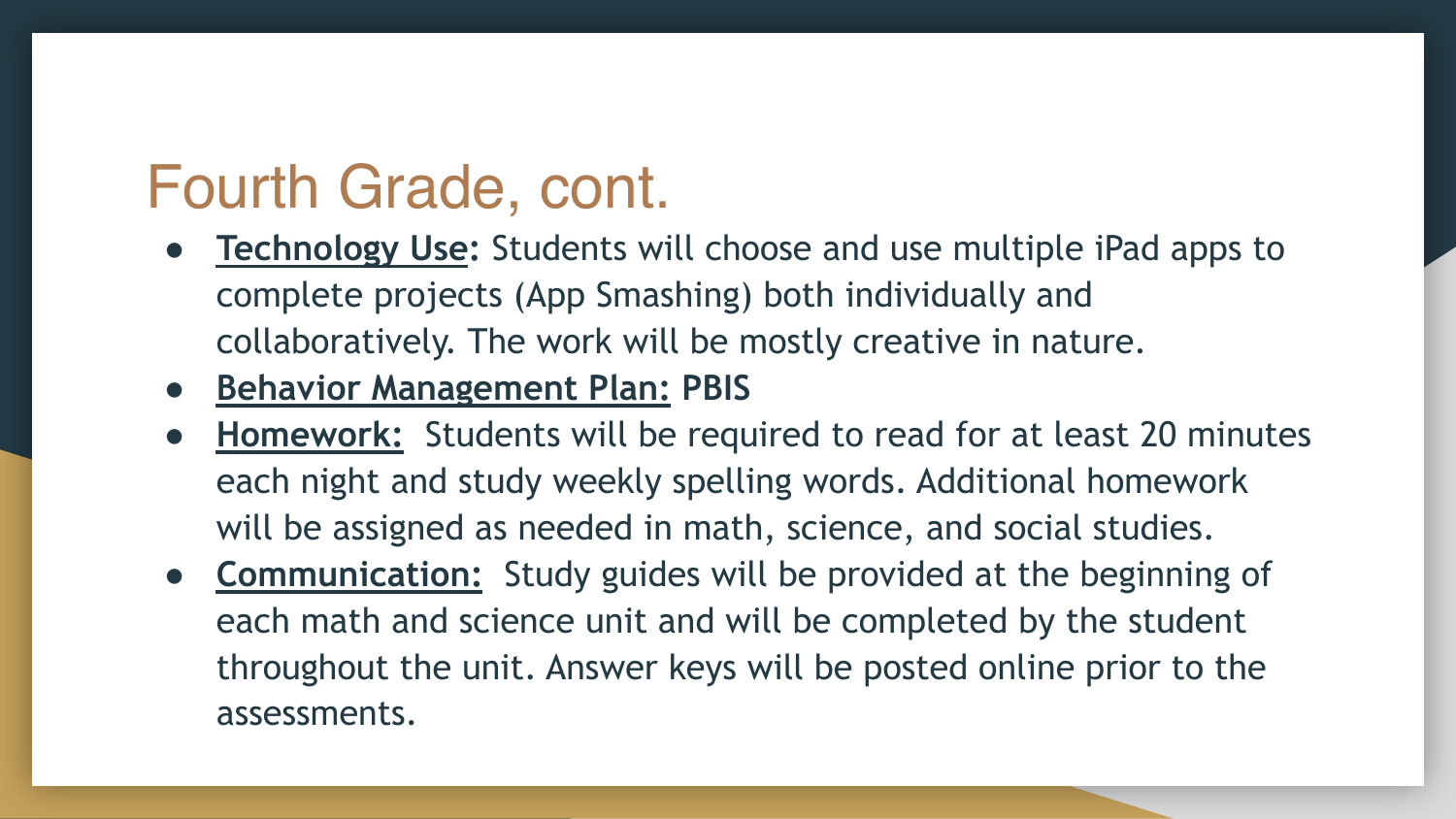## Fifth Grade

- **SC 5th Grade State Standards:** 
	- **Prerequisites:** 
		- **automatic recall of addition, subtraction, multiplication, and division facts,**
		- **parts of speech**,
		- **breaking an essay into paragraphs,**
		- **Civil War history through present**
		- **study skills**